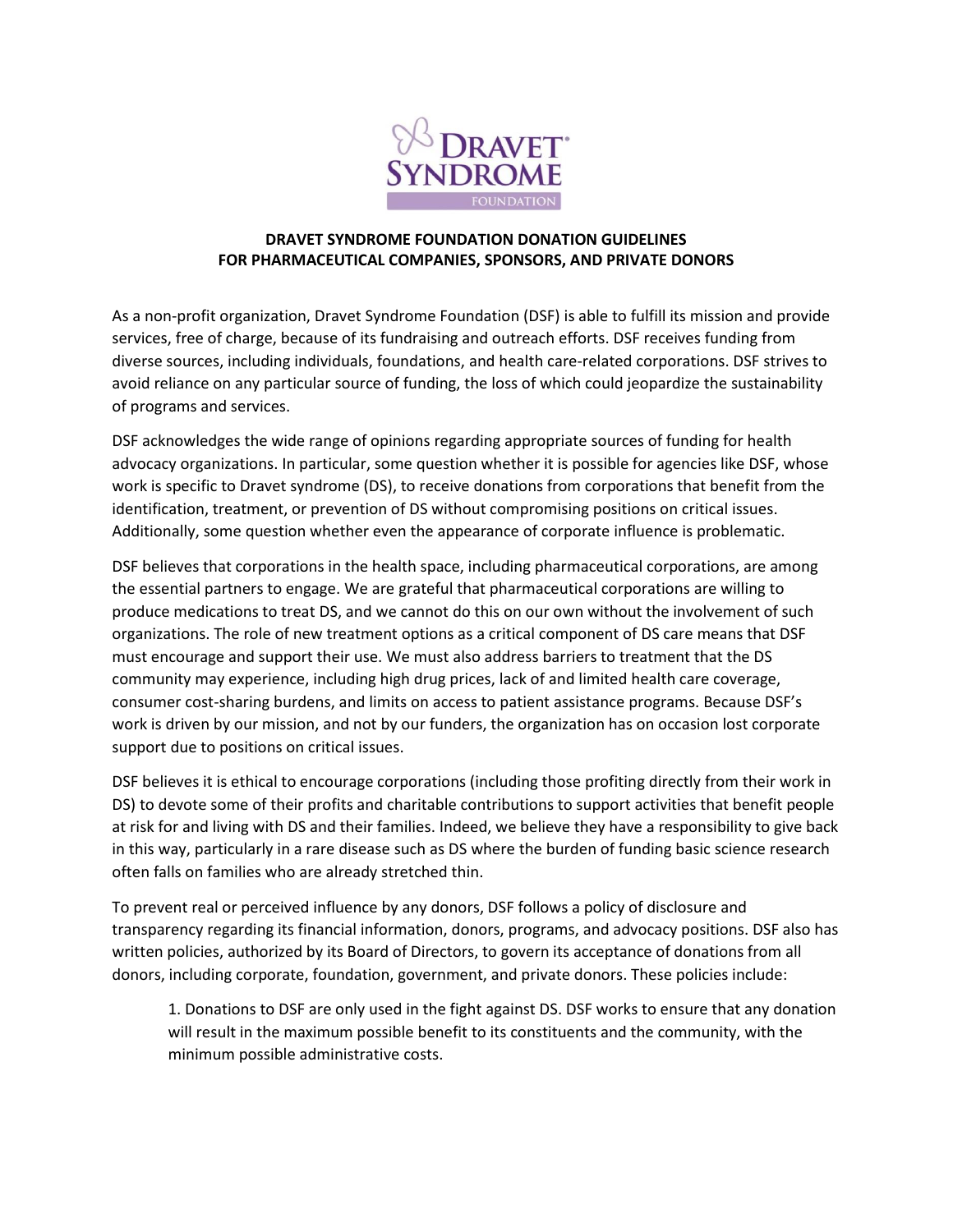2. DSF solicits and accepts support only for projects and activities that are consistent with its Mission Statement, which has been previously reviewed and approved by the Board of Directors.

3. DSF maintains, at all times, an independent position on issues affecting the welfare of patients living with DS. The interests of a donor or prospective donor are not a factor in DSF's decision-making process. The threatened or actual loss of funding will not dissuade us from taking public positions informed by our organization's values and mission.

4. On occasion, DSF will receive restricted donations from corporations, non-profits, foundations, and government entities. When it chooses to accept a restricted donation, DSF

- Retains control over all aspects of the project;
- Ensures that the project meets a special, time-sensitive need of DSF or its constituents;
- Ensures that a written agreement regarding the restrictions is in place.
- Ensures that the donations is used only for its agreed-upon purpose.

5. DSF reserves the right to announce publicly all donations from corporate, nonprofit, foundation, and government sources, although it respects the rights of individual donors who seek privacy.

6. DSF does not allow donors to edit materials produced by DSF, including policy and program positions and press releases prior to their publication, except in the case of press releases specific to the granting of a donation. In turn, DSF may also ask for the opportunity to review drafts of similar materials or promotional pieces produced by donors.

7. To discourage the potential for or appearance of donor influence on programs, policies, or positions of the agency, DSF program staff are not involved in soliciting corporate, government, or non-profit foundation donations. Rather, program staff members are instructed to refer all such matters to the Executive Director.

8. As a matter of policy, the organization does not disclose its constituent mailing list for external use, nor is the list rented, lent, or shared to benefit constituents. Programs or services that may be of benefit to our patient community may be shared with constituents, upon the discretion of the Executive Director and/or Board of Directors, in emails and/or newsletters that are distributed by DSF to our constituent mailing list.

9. DSF will provide a report of all donations of \$100 or more on a yearly basis upon request. DSF also posts its annual tax returns (990s) and audited financial statements on its website, [www.dravetfoundation.org.](http://www.projectinform.org/)

10. Members of the DSF Board of Directors and staff, as well as their immediate family, may not own shares of, or otherwise hold a direct financial interest in, any company whose primary focus relates to the diagnosis or treatment of DS. They are permitted to own stock in larger pharmaceutical companies that serve both DS and broader disease communities.

11. DSF does not elect members of the Board of Directors who are employees of pharmaceutical or diagnostics corporations that have products targeting DS.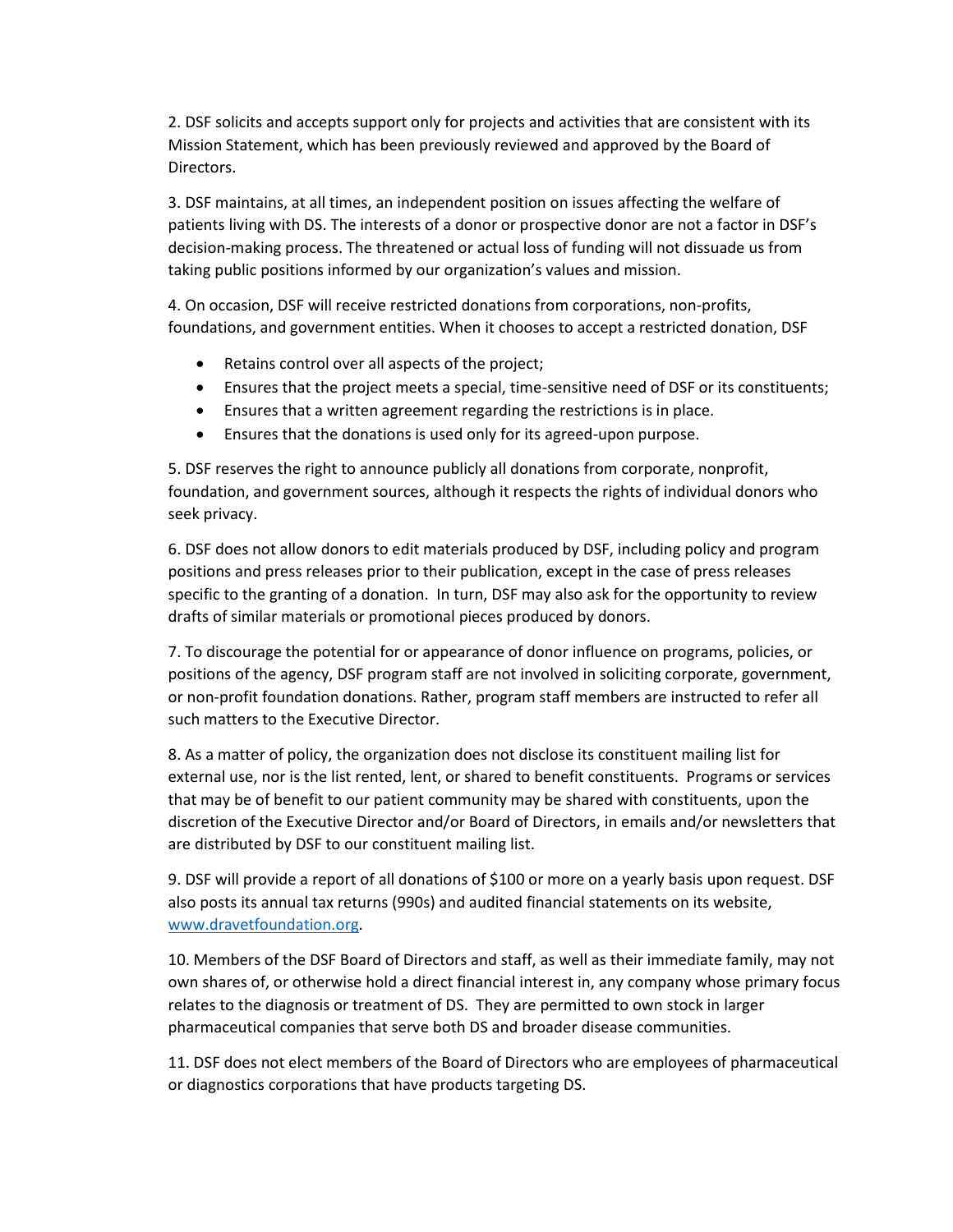## **Guidelines for DSF-sponsored educational materials, trainings, and meetings**

DSF's educational materials and trainings bring an awareness of DS health care, prevention, and treatment options to patients and families living with DS, as well as health care and service providers. Our materials and trainings also provide guidance on actions these stakeholders can take to access health care and treatment options. Occasionally, DSF also holds meetings to answer key questions posed by the issues in DS. Given the important role these materials, trainings, and meetings play in improving access to prevention and treatment options, DSF staff and volunteers guarantee that:

- 1. The content of publications, meetings, and presentations is based on up-to-date, well researched, and scientifically accurate information, presented in a balanced, objective manner, and not modified or influenced by corporate, government, non-profit, or other sponsors or donors.
- 2. There is full disclosure of any direct corporate, government, non-profit, or other support for particular publications, trainings, and meetings. In the case of meetings, the disclosure is made in invitations to participants, at the meeting, and in any reports produced regarding the meeting.
- 3. There is disclosure of any guest presenter's financial relationship to any company that produces any drugs or therapies discussed at the meeting by the presenter.
- 4. DSF encourages informed decision-making by patients and constituents regarding all aspects of their health and health care.

To that end, DSF provides information about specific products (including risks and benefits) and vendors available to address DS. DSF does not promote the use of specific products or vendors. In limited cases, DSF may educate constituents about an evidence-based health care action where there is only a single product or vendor available, but it will not promote the product itself.

## **Guidelines for participation in hearings**

In our role as a health care and treatment advocate, DSF staff and volunteers are often called upon to provide testimony at public hearings and in various stakeholder and advisory groups. DSF will not receive donations from corporations with a vested interest in the results of a hearing in order to ensure attendance at the hearing by staff or volunteers, or to direct the testimony or input provided by staff or volunteers.

## **Guidelines for co-sponsorship of, participation in, or presentation at conferences, meetings, or other educational activities initiated by others**

As DS advocates and educators, DSF and its staff and volunteers are often asked to co-sponsor, participate in, or present at conferences, meetings, or other educational activities initiated by others. The purpose of attendance at such a meeting or event is to benefit DSF's constituents in the form of information or advocacy. For these activities:

1. Donors do not control the content of presentations made by DSF staff members or volunteers.